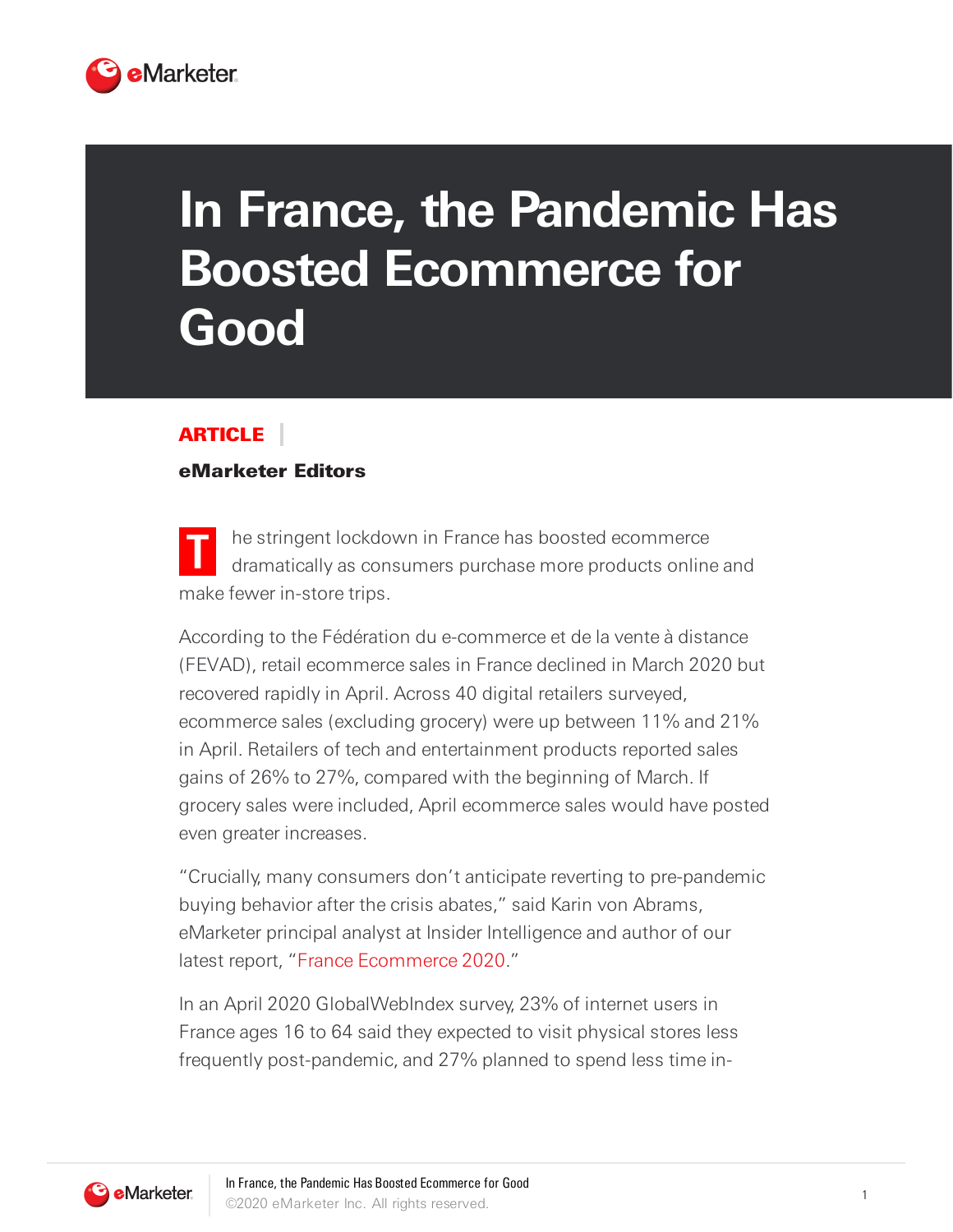store. Some 15% of respondents said they would adopt click and collect, and 17% would shop more online for home delivery.

## **Coronavirus Impact: Expected Post-Outbreak Shopping Behaviors Among Internet Users in France, Germany and Italy, April 2020** % of respondents

|                                                                                                                     | France | Germany           | <b>Italy</b> |
|---------------------------------------------------------------------------------------------------------------------|--------|-------------------|--------------|
| Digitally buy more for home delivery                                                                                | 17%    | 26%               | 32%          |
| Digitally buy more for in-store collection                                                                          | 15%    | 9%                | 14%          |
| Spend more time digitally browsing/<br>researching before visiting stores                                           | 14%    | 18%               | 22%          |
| Visit stores less frequently                                                                                        | 23%    | 34%               | 29%          |
| Spend less time inside stores                                                                                       | 27%    | 35%               | 33%          |
| Make more use of self-service checkouts                                                                             | 10%    | 14%               | 11%          |
| None                                                                                                                | 41%    | 31%               | 30%          |
| Note: ages 16-64<br>Source: GlobalWebIndex, "Coronavirus Research: Multi-Market Research<br>Wave 3," April 29, 2020 |        |                   |              |
| 255134                                                                                                              |        | www.eMarketer.com |              |

Some consumers plan to do more online shopping in the future. In an April 2020 survey conducted by McKinsey & Company, 20% of adults in France thought their digital grocery shopping would increase after the pandemic, and 15% thought they would shop more online for nongrocery items. Some 14% of respondents said they expected to shop less in physical (nongrocery) stores, and 24% planned on fewer visits to shopping malls.

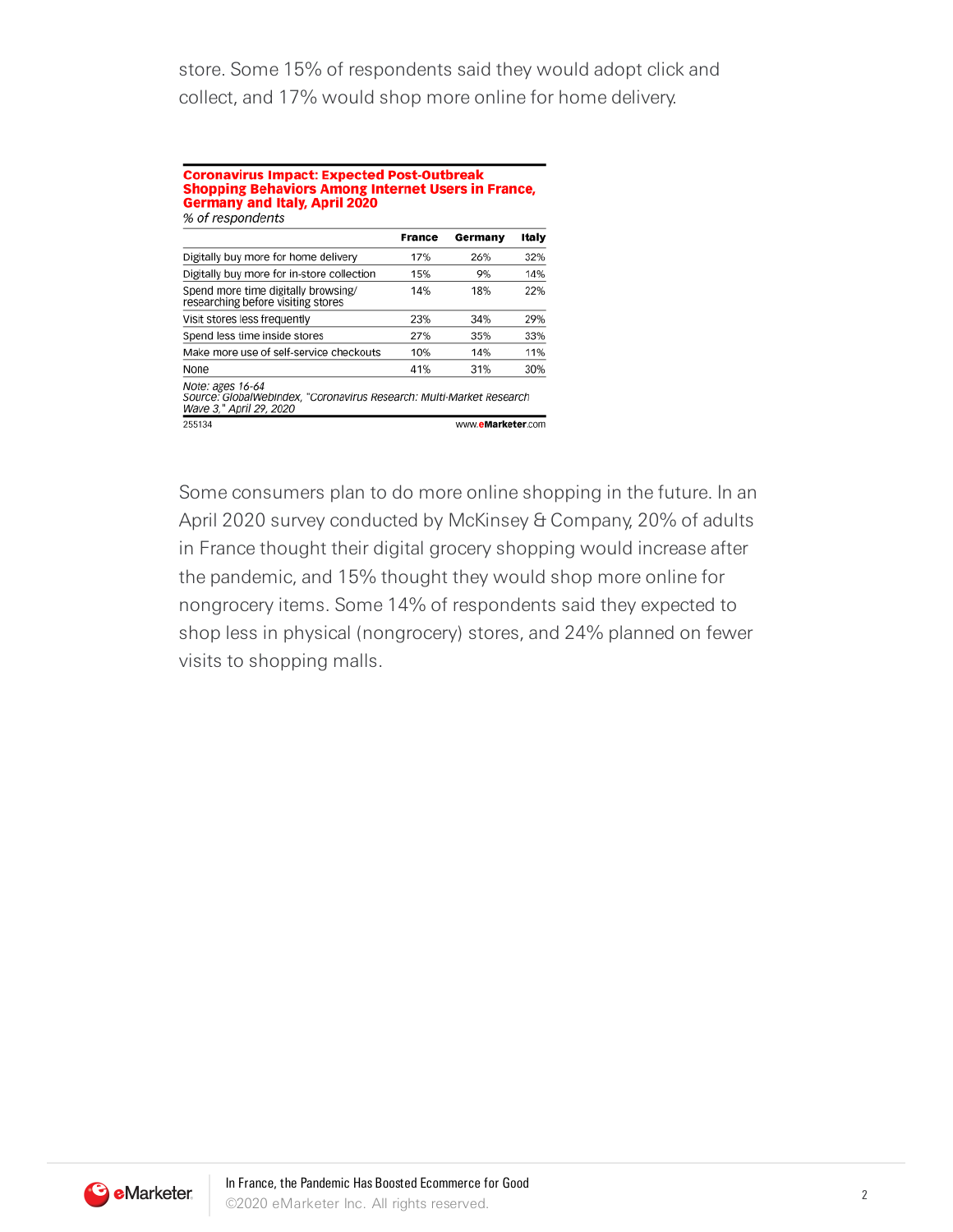| <b>Change in Consumer Behavior After the Coronavirus</b><br>Pandemic* According to Adults in France, April 2020<br>% of respondents                                                                                            |                   |  |
|--------------------------------------------------------------------------------------------------------------------------------------------------------------------------------------------------------------------------------|-------------------|--|
| <b>Domestic travel</b>                                                                                                                                                                                                         |                   |  |
| 21%                                                                                                                                                                                                                            | 66%<br>12%        |  |
| Digitally shop for groceries                                                                                                                                                                                                   |                   |  |
| 20%                                                                                                                                                                                                                            | 57%<br>23%        |  |
| Go to movies, concerts and other events                                                                                                                                                                                        |                   |  |
| 16%                                                                                                                                                                                                                            | 19%<br>65%        |  |
| Shop digitally (not grocery)                                                                                                                                                                                                   |                   |  |
| 15%                                                                                                                                                                                                                            | 71%<br>14%        |  |
| <b>International travel</b>                                                                                                                                                                                                    |                   |  |
| 15%                                                                                                                                                                                                                            | 59%<br>26%        |  |
| Shop in physical stores (not grocery)                                                                                                                                                                                          |                   |  |
| 12%                                                                                                                                                                                                                            | 14%<br>74%        |  |
| Shop in physical grocery stores                                                                                                                                                                                                |                   |  |
| 10%                                                                                                                                                                                                                            | 79%<br>10%        |  |
| Go to the mall                                                                                                                                                                                                                 |                   |  |
| 9%                                                                                                                                                                                                                             | 66%<br>24%        |  |
| l Stav the same<br><b>Increase</b>                                                                                                                                                                                             | Decrease          |  |
| Note: ages 18+; numbers may not add up to 100% due to rounding;<br>*compared to before the coronavirus pandemic<br>Source: McKinsey & Company, "COVID-19 Consumer Sentiment Pulse" as<br>cited in company blog, April 24, 2020 |                   |  |
| 255237                                                                                                                                                                                                                         | www.eMarketer.com |  |

"During lockdown, some consumers may have overestimated how much their future behavior will change and may readily revert to older habits later this year or next if physical shopping feels genuinely safe again," von Abrams said. "At the moment, that seems a long distance away."

Moreover, the convenience of ecommerce may win some shoppers over permanently—and not just grocery shoppers. The GlobalWebIndex survey found that many internet users in France who expected to buy more digitally post-pandemic were also interested in shopping more in other product categories. Some 15% said they would be more likely to order clothes online, as well as food and grocery items. Double-digit percentages of respondents also thought they might order more cosmetics, beauty products, household essentials, personal care items and personal electronics online.